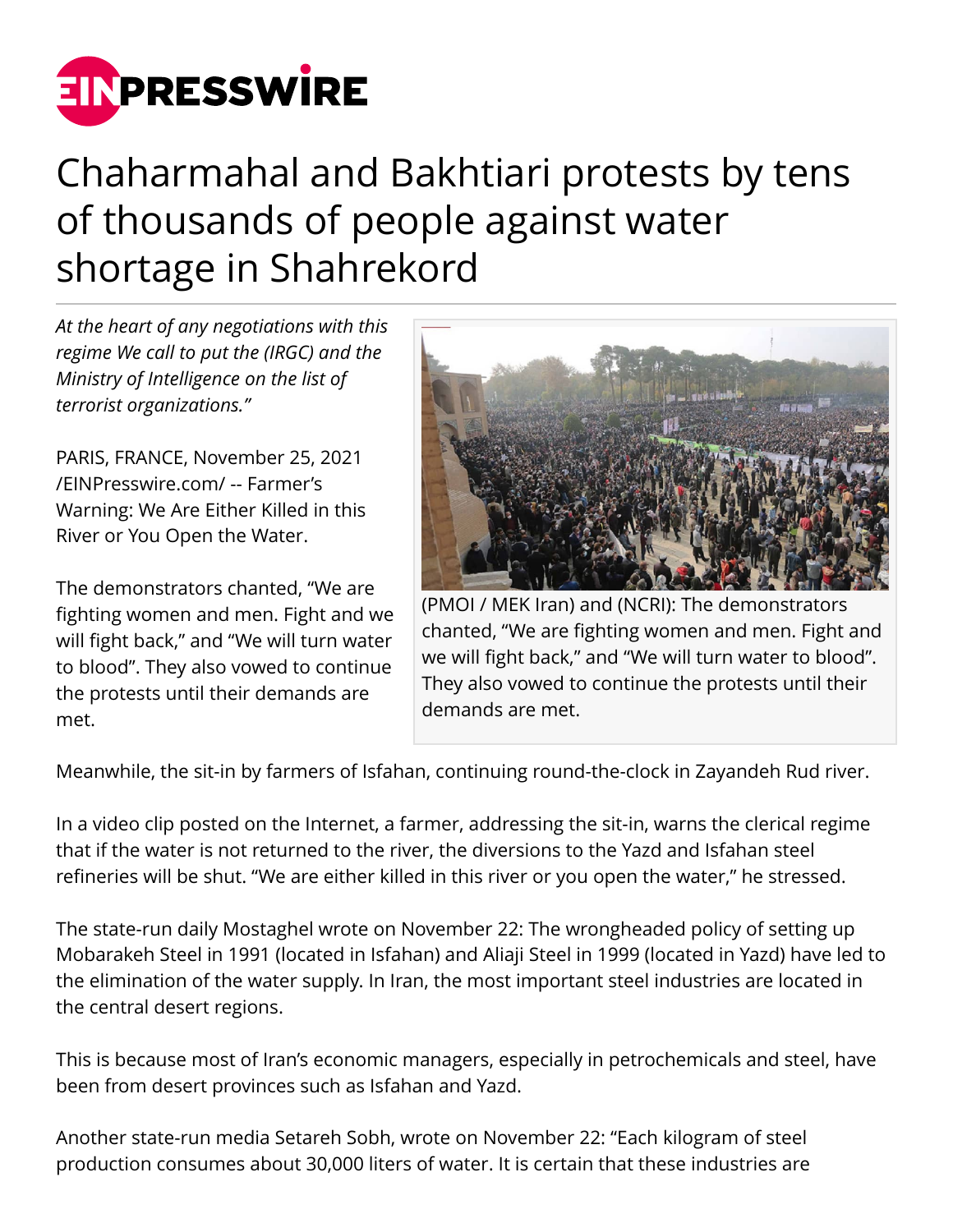consuming water from the Zayandeh Rud river.

As a result, in addition to the drying up of the Zayandeh Rud river, the underground water beds are also at high risk of drying out. And the plains of Isfahan and Khorasan sink 12 cm annually.

Attempts by repressive forces to destroy the tents of Isfahan farmers' sit-in fails as protesters resist thousands of Bakhtiari youth demonstrated in Shahrekord on Wednesday, November 24, 2021, on the fourth day of their protests against water shortages.



(PMOI / MEK Iran) and (NCRI): the most important steel industries are located in the central desert regions! This is because most of Iran's economic managers, especially in petrochemicals and steel, have been from desert provinces such as Isfahan and Yazd.

The protesters chanted: "We are fighters, fight, and we will fight back," "Our enemy is right here,

££ Maryam Rajavi: Six nationwide uprisings in recent years in Iran have shown the fragility of Khamenei has shown he was afraid of people by killing at least 1,500 people in the November 2019 uprising." *NCRI* they lie when they say it's America," "The government itself is the mafia, (plundering the water), death to the mafia," "Bakhtiari dies, does not accept humiliation," "Beware of when we pick up our guns," and "Next step is to blast the water extensions."

Fearing the continuation of the protests, the clerical regime and its repressive forces tried to prevent the protesters from chanting anti-regime slogans by seizing the stage and the microphone.

The plainclothes agents clashed with the protesters and threw them down from the stage. But the demonstrators marched chanting anti-regime slogans. They continued

their protests and marched to the Governor's Office.

At the same time, Isfahan farmers' sit-in, ongoing for round-the-clock, on Zayandeh Rud Riverbed, was attacked by the regime's repressive security forces, who tried to tear down the tents and banners but were forced to retreat, given the farmers' resistance and support by other citizens.

Mrs. [Maryam Rajavi,](https://www.maryam-rajavi.com/en/isphahan-agricultures-iran-protest/) the President-elect of [the National Council of Resistance of Iran\(](https://www.ncr-iran.org/en/ncri-statements/statement-iran-protest/fourth-day-of-chaharmahal-and-bakhtiari-protests/)NCRI), saluted the freedom-loving compatriots in Isfahan, Chaharmahal, and Bakhtiari, and Shahrekord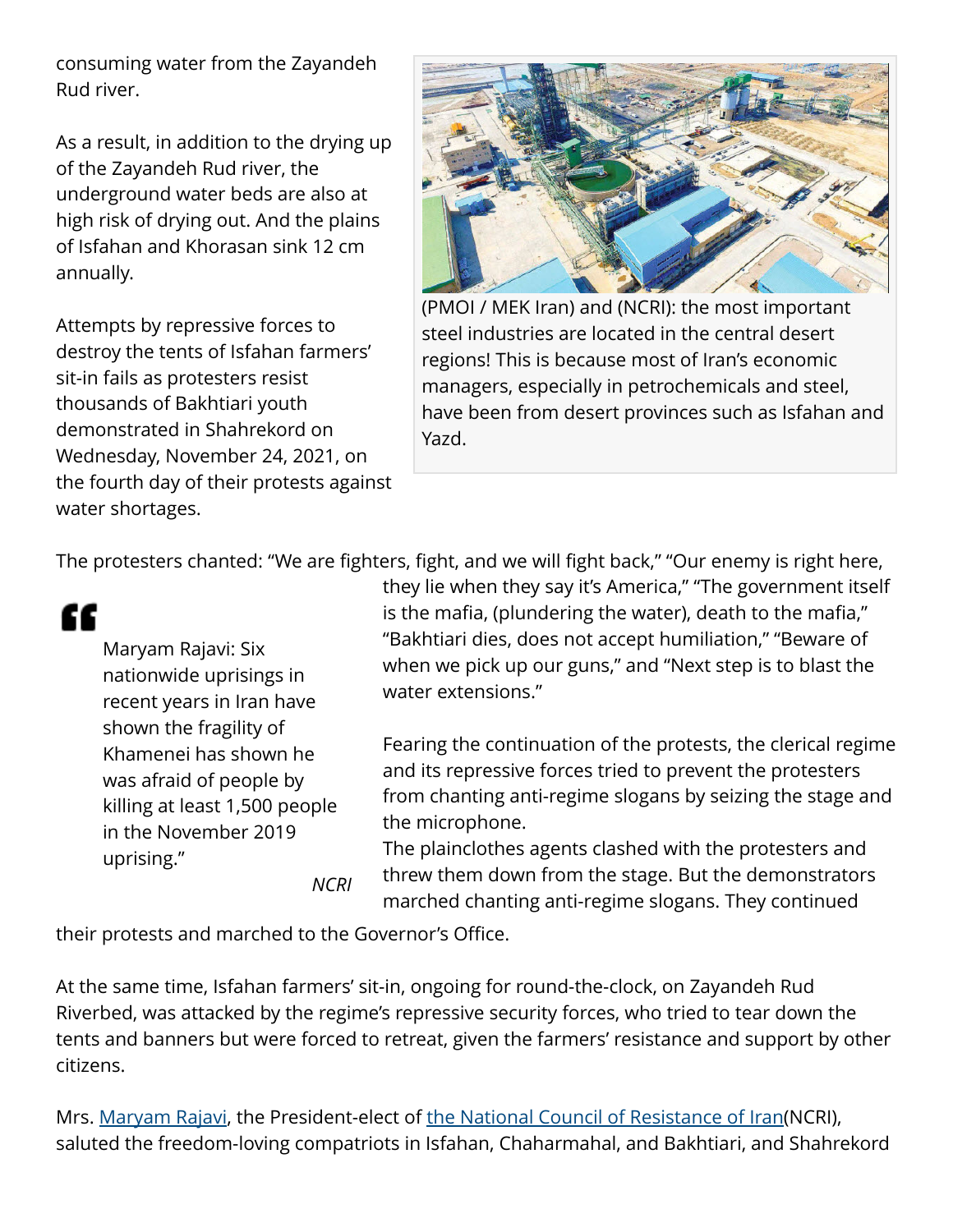who foiled the clerical regime's attempt to attack the demonstrators and their plot to divert the protester's demands.

She reiterated: We can earn our rights to both water and freedom only by rising up, resisting, and remaining steadfast in the face of the mullahs' savagery.

On Thursday, at 3 AM local time, the anti-riot police attacked the farmers who were holding a sit-in at the Khajoo Bridge, firing tear gas and setting fire to the farmers' tents. These farmers were peacefully protesting at the dried river bed of Zayandeh Rud and they were asking the state to stop monopolizing the water that has been vital for their agriculture.

Special units were also smashing the farmers' tents with a loader and tried to force people to leave. The youth started to throw stones at the police. The farmers have already called for a large gathering on Friday, November 26.

The Iranian regime has been holding the majority of this river behind IRGCconstructed dams and it is using the water for large steel factories and nuclear sites.

The people and women of Chaharmahal and Bakhtiari chanted in front of the governor's office,



(PMOI / MEK Iran) and (NCRI): The production of each kilo of steel use about 30,000 liters of water. In addition to the drying up of the Zayandehrud groundwater aquifers are also at high risk of drying out. (The state-run Setareh Sobh newspaper – November 22, 2021).



(PMOI / MEK Iran) and (NCRI):Maryam Rajavi, the President-elect of the National Council of Resistance of Iran (NCRI), saluted the freedom-loving compatriots in Isfahan, Chaharmahal, and Bakhtiari, and Shahrekord who foiled the clerical regime's.

"Governor, governor, helpless servant," "Our enemy is right here, they lie when they say it is America," and "The government itself is the mafia, death to the mafia."

Security forces tried to prevent the protests from spreading. By taking control of the speech platform and its microphone, they attempted to prevent anti-government chants.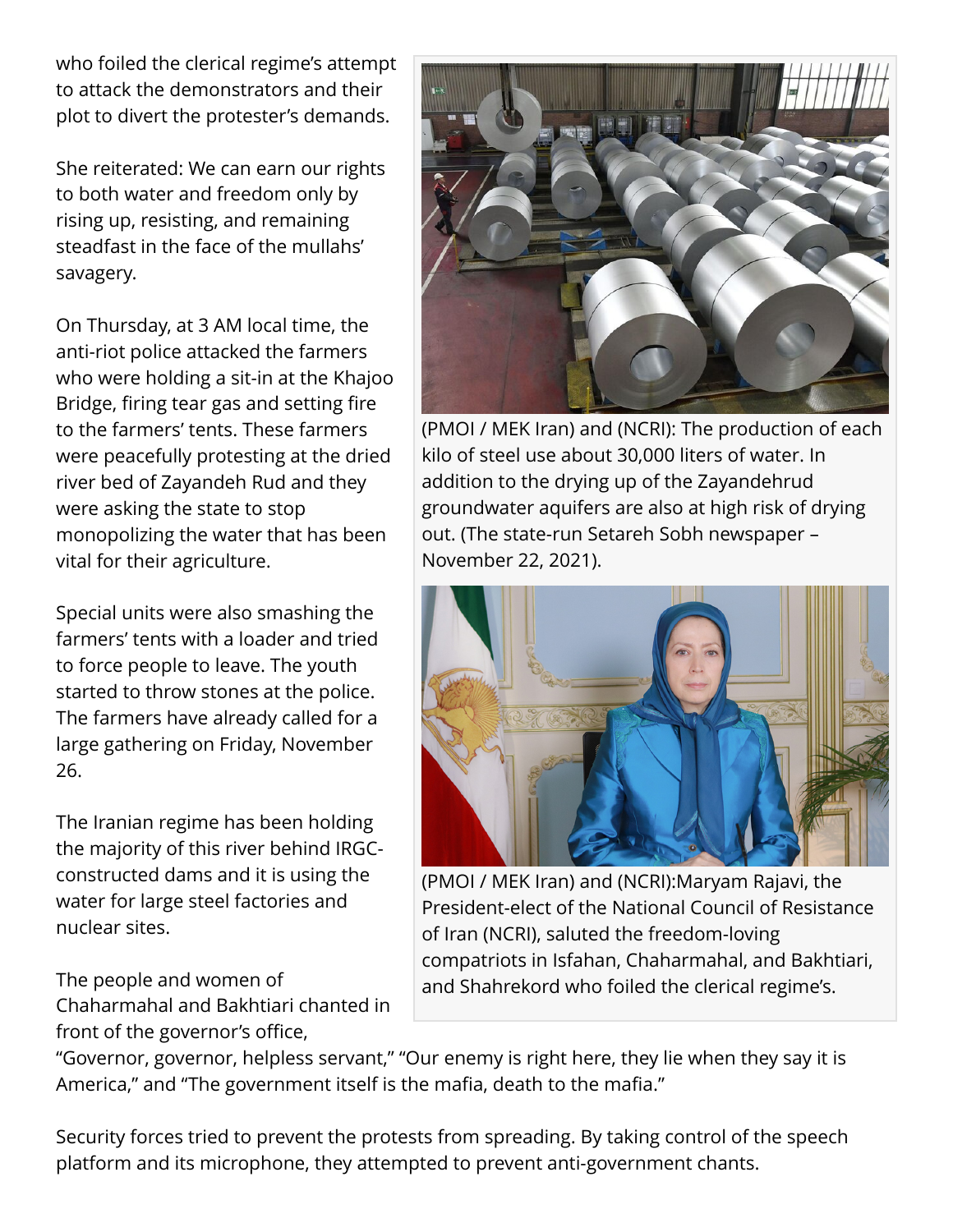The plainclothes agents clashed with the people and threw them off the platform. But the demonstrators continued to march, chanting antigovernment slogans and marched to the governor's office.

"Unless the water problem caused by the mismanagement of the Islamic Republic and the water mafia is resolved, we will not give up for a moment and leave the square," the demonstrators vowed.

women of Chaharmahal and Bakhtiari.

Women address protesters in Shahrekord (center) and Isfahan.

Both women farmers and other women in Isfahan province actively participate in this protest and give speeches.

On Wednesday, November 24, 2021, the speakers included a woman who called on the people of different provinces to unite, show solidarity, and confront the divisive tricks of the clerical regime.

The security forces tried to tear down



(PMOI / MEK Iran) and (NCRI): The Iranian regime has been holding the majority of this river behind IRGCconstructed dams and it is using the water for large steel factories and nuclear sites.



(PMOI / MEK Iran) and (NCRI):The people and women of Chaharmahal and Bakhtiari chanted in front of the governor's office, "Governor, governor, helpless servant," "Our enemy is right here, they lie when they say it is America.

the sit-in tents of the farmers and collect their banners. However, they were forced to leave the scene with the farmers' resistance, who enjoyed the support of the locals.

The wrong policies of establishing Mobarakeh Steel in 1991 in Isfahan and Alloy Steel in 1999 in Yazd were among the measures that led to the destruction of water, wrote the state-run press. (The state-run Mostaghel newspaper – November 22, 2021)

The production of each kilo of steel consumes about 30,000 liters of water. In addition to the drying up of the Zayandehrud River, groundwater aquifers are also at high risk of drying out. (The state-run Setareh Sobh newspaper – November 22, 2021)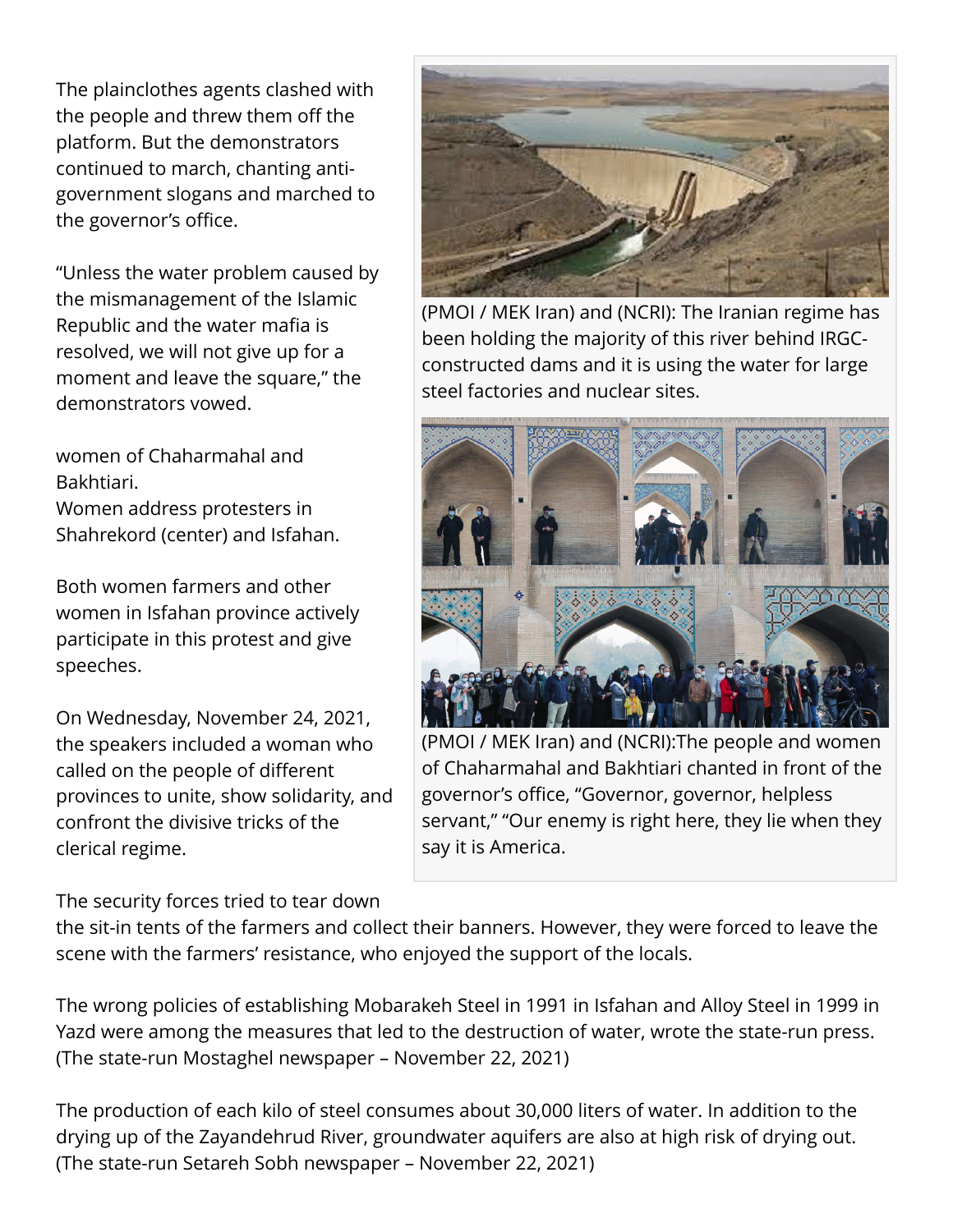Of course, the clerical regime's media and newspapers do not write about the nuclear and missile industries, which are located in the same areas and consume a large amount of Zayandehrud's water.

Addressing the French National Assembly via a televised speech, Mrs. Rajavi said: "For 30 years, with a hundred accounts of revelations, the Iranian Resistance has informed the world about the regime's intention to acquire the nuclear bomb. In August 2002, it revealed two major nuclear sites.

Unfortunately, the world missed this opportunity to end the mullahs' dangerous activities. Today the IAEA believes that the regime is close to making a bomb, an outcome of the policy of complacency."

Mrs. Rajavi added: "Six nationwide uprisings in recent years in Iran have shown the fragility of the dictatorship. Khamenei has shown how afraid he is of the people by killing at least 1,500 people in the November 2019 uprising. By acquiring the nuclear bomb and interfering in countries of the Middle East, he wants to guarantee his power."



(PMOI / MEK Iran) and (NCRI): Unless the water problem caused by the mismanagement of the Islamic Republic and the water mafia is resolved, we will not give up for a moment and leave the square," the demonstrators vowed.



(PMOI / MEK Iran) and (NCRI): On Thursday, at 3 AM local time, the anti-riot police attacked the farmers who were holding a sit-in at the Khajoo Bridge, firing tear gas and setting fire to the farmers' tents. These farmers were peacefully protesting.

President-elect of the NCRI concluded: "The critical question is whether Europe and the West will stand with the Iranian people for freedom and democracy or the mullahs whose end has begun? We call on Europe and France to be firm.

Human rights should be at the heart of any negotiations with this regime. We call on them to put the Revolutionary Guards and the Ministry of Intelligence on the list of terrorist organizations."

Shahin Gobadi